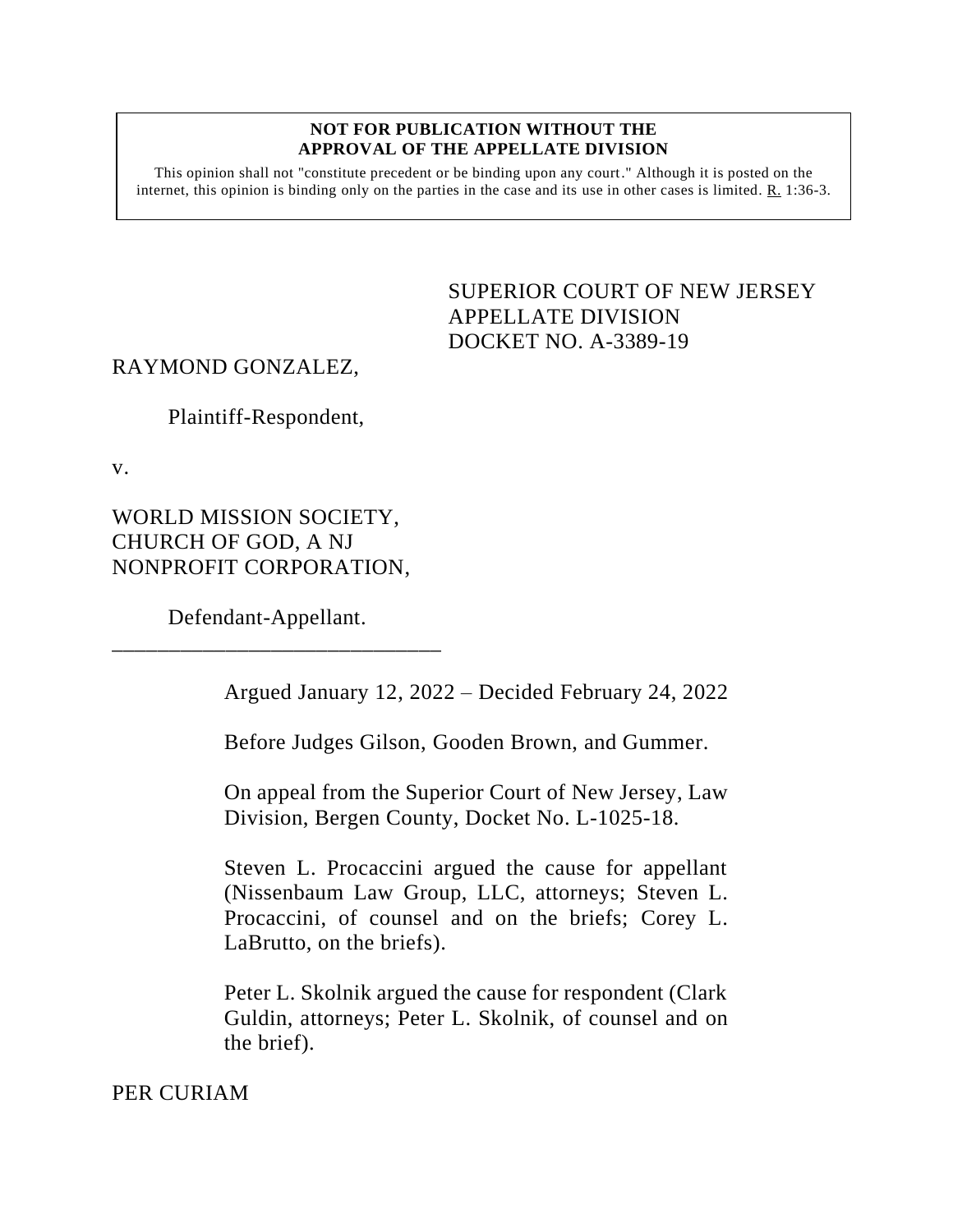Defendant World Mission Society, Church of God (defendant or World Mission) appeals from a series of orders that denied its motion to compel discovery, declared a confidentiality agreement unenforceable, and denied in part its request for injunctive relief. Having reviewed the arguments, we affirm and find no basis to reverse any of the orders entered by the trial court.

### I.

This appeal arises out of a dispute between World Mission and plaintiff Raymond Gonzalez (plaintiff or Gonzalez), a former member of World Mission. We discern the relevant facts from the record.

In 2005, Gonzalez became a congregant of World Mission, which is a nonprofit religious organization. When he joined World Mission, Gonzalez was an eighteen-year-old college student. Eventually, Gonzalez dropped out of college, became a "deacon" at World Mission, and helped to develop various websites and email systems for World Mission. He, however, was never an employee of World Mission.

Gonzalez also was involved with certain litigations in which World Mission was a party, and he had communications with attorneys representing World Mission. Several of those litigations involved a former congregant,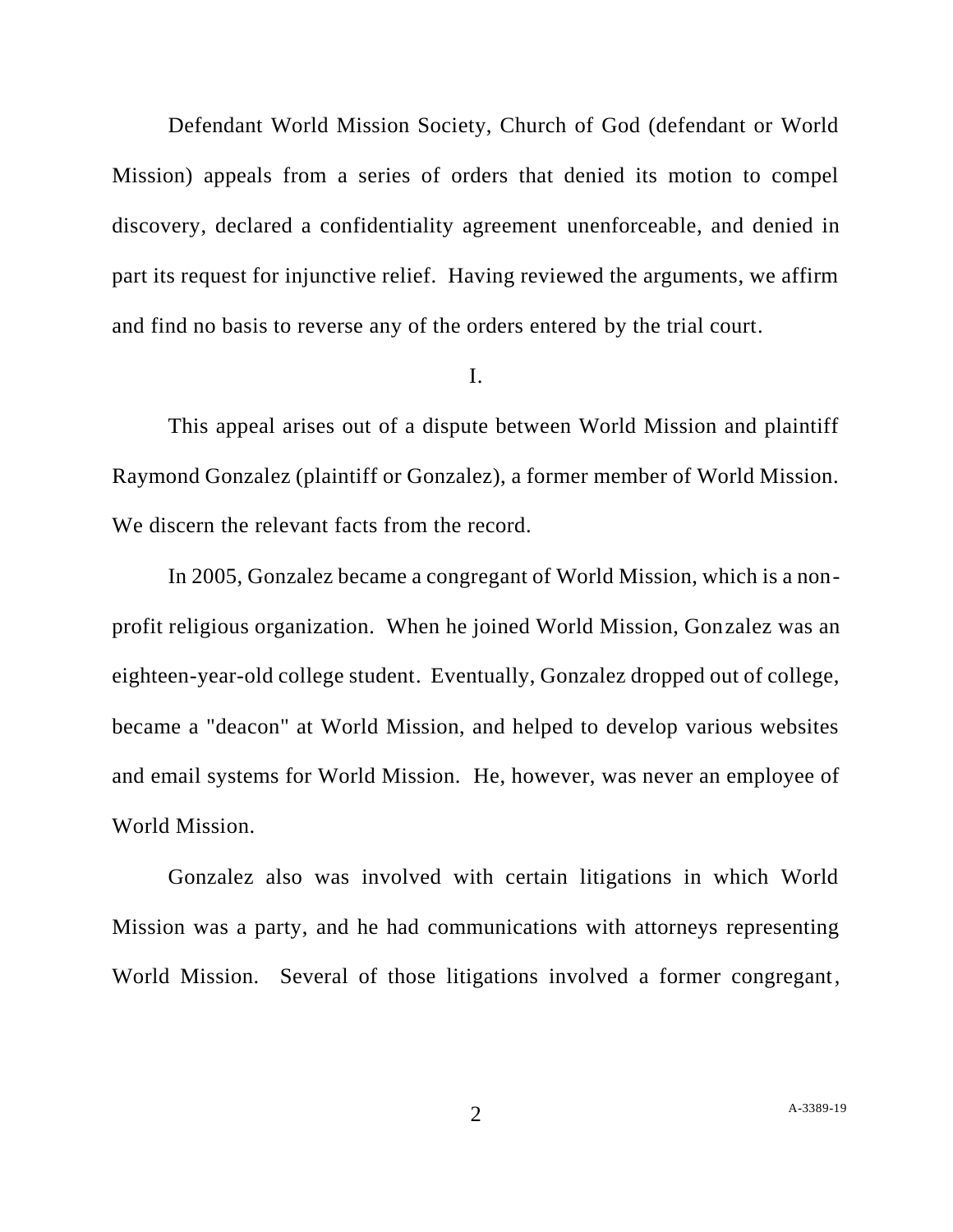Michele Colón. Colón had criticized World Mission and described it as a "cult" that destroys families and uses mind control over its members.

In December 2011, World Mission filed a defamation action against Colón in Virginia (Colón I). That matter was dismissed for lack of personal jurisdiction over Colón. Shortly thereafter, World Mission filed an identical defamation action against Colón in the Law Division in Bergen County (Colón II). Gonzalez took part in discussing legal strategies concerning Colón I and Colón II. In February 2015, the court granted summary judgment in favor of Colón in Colon II, and World Mission did not file a timely appeal.

On January 1, 2012, Gonzalez signed a confidentiality agreement (Confidentiality Agreement), which stated that he would treat "all information disclosed by [World Mission] to" him as confidential information that "shall not be disclosed to any third party." In relevant part, the Confidentiality Agreement stated:

> It is recognized that it may be necessary or desirable to exchange confidential information between [World Mission] and Member for the purpose of spiritual or personal understanding.

. . . .

1. Except as otherwise provided in this Agreement, all information disclosed by [World Mission] to the Member is Confidential Information, and (1) shall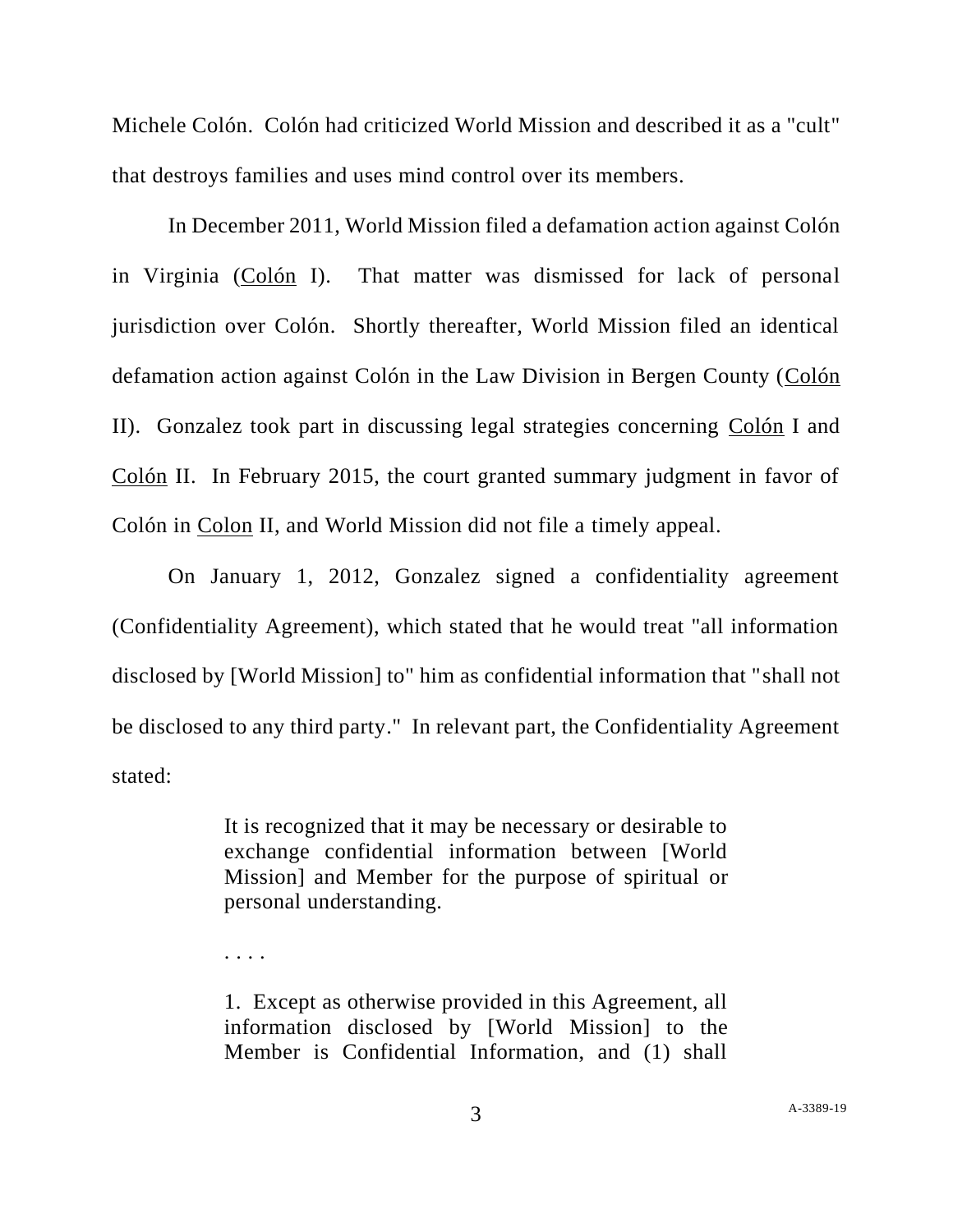remain the exclusive property of [World Mission], (2) shall be used by the Member only for the Purpose set forth above, (3) shall be protected by the Member and, (4) all confidential information acquired by the Member during mutual membership with [World Mission] shall not be disclosed to any third[-]party for any purpose nor transmitted by any means.

2. Confidential Information shall constitute all information concerning [World Mission] (whether prepared by [World Mission], its representatives, members or others), whether furnished before or after the date of this Agreement and regardless of the manner in which it is furnished and includes, without limitation, any:

 $(i)$  Teachings  $\dots$ 

(ii) Books published by [certain publishers or] any other information or publication prepared by [World Mission] through any means of transmission.

(iii) Information from counseling sessions . . . .

(iv) Notes or recordings taken by Member in any indoor or outdoor service or event.

3. Except as specifically authorized by [World Mission] in writing, the Member shall not reproduce, use, distribute, disclose or otherwise disseminate the Confidential Information and shall not take any action causing, or fail to take any action necessary to prevent, any Confidential Information disclosed to the Member pursuant to this Agreement to lose its character as Confidential Information.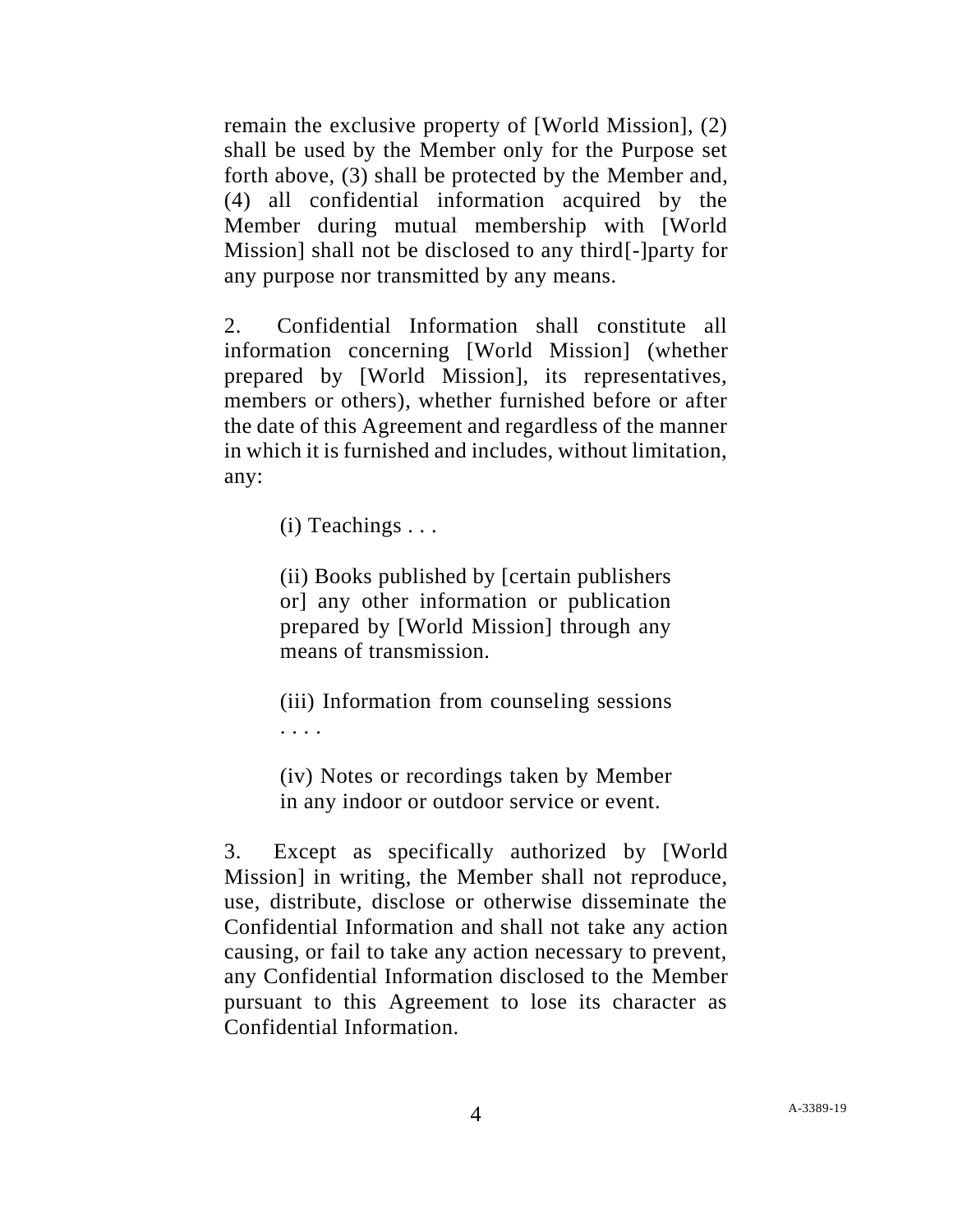5. The Member's duty to protect the Confidential Information pursuant to the Agreement extends both during the term of this Agreement (including any extension or renewal thereof) and after its expiration or termination.

. . . .

Gonzalez and World Mission dispute Gonzalez's role in the preparation of the Confidentiality Agreement. World Mission contends that Gonzalez drafted the agreement. By contrast, Gonzalez asserts that he was given a draft of the agreement and then he acted as a scribe by incorporating edits dictated by another congregant.

What is not in dispute is that Gonzalez signed the Confidentiality Agreement at a meeting held on January 1, 2012. That meeting was attended by approximately seventy World Mission parishioners, deacons, missionaries, and pastors. No attorney attended the January 1, 2012 meeting, and Gonzalez signed the Confidentiality Agreement without consulting a lawyer.

Gonzalez claims that no one explained the Confidentiality Agreement to him, and he was ordered to sign the Agreement or face excommunication from World Mission. World Mission disputes Gonzalez's contention and asserts that the Confidentiality Agreement was explained, and no threats were made to Gonzalez before he signed it. In December 2012, eleven months after signing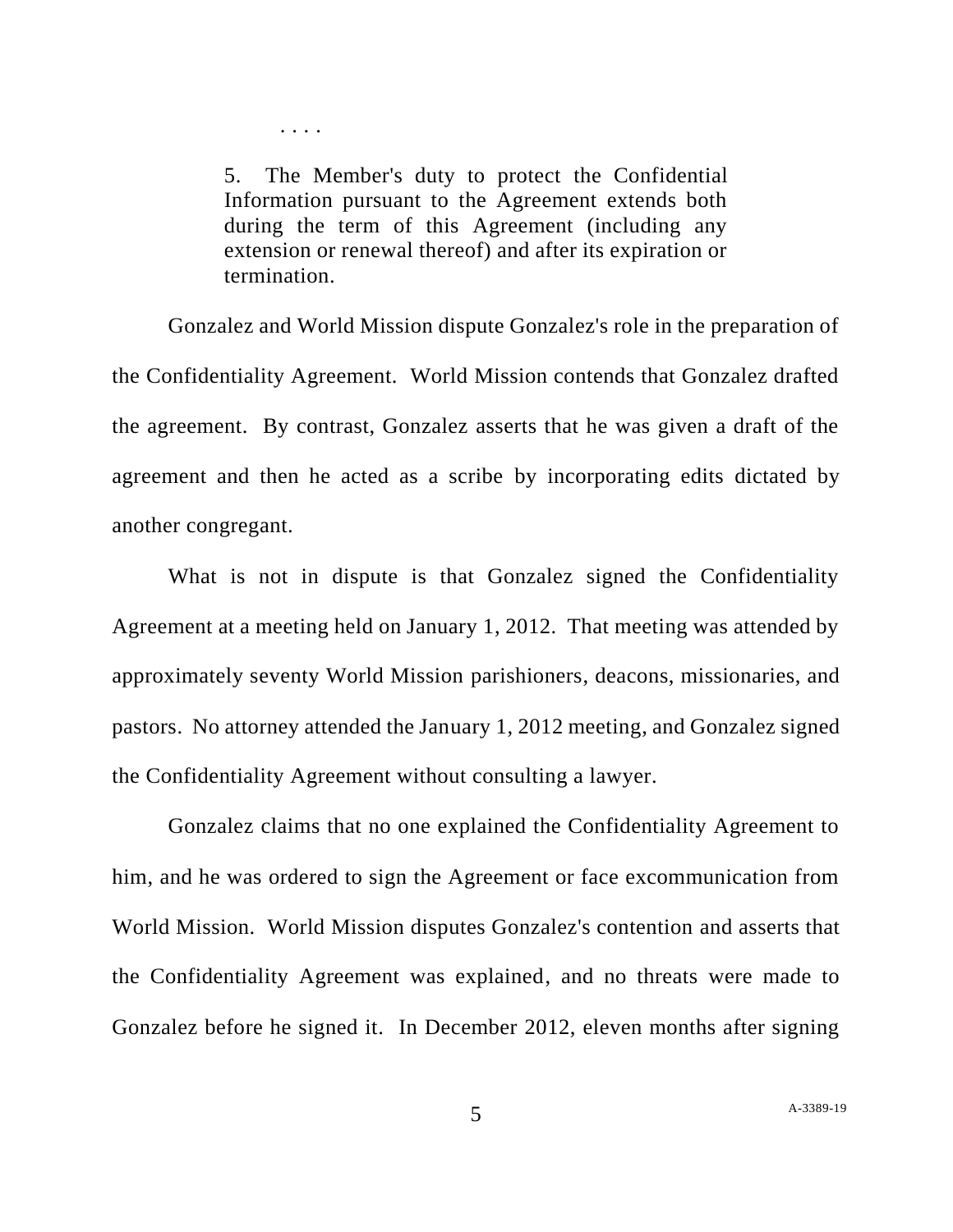the Confidentiality Agreement, Gonzalez ceased attending and ended his relationship with World Mission.

In 2013, Colón filed a lawsuit against World Mission alleging that it had fraudulently extracted donations of money and hacked into her private internet account, causing her severe emotional distress (Colón III). Eventually, the claims in Colón III were dismissed except for Colón's claim of invasion of privacy.

In 2016, Colón filed a second action against World Mission (Colón IV). By that time, the claims in Colón II had been dismissed. Colón alleged that World Mission had abused process in bringing Colón I and Colón II and had intentionally inflicted emotional distress on her.

In August 2017, Gonzalez signed a certification that was filed in Colón IV. Gonzalez also provided Colón's counsel with information and documents. As a result, in late August 2017, five years after he left World Mission, World Mission claimed Gonzalez had breached the Confidentiality Agreement by disclosing confidential information to Colón and her lawyer. Accordingly, World Mission moved to strike Gonzalez's certification in Colón IV and sought a protective order preventing disclosure of information World Mission asserted was protected by the Confidentiality Agreement.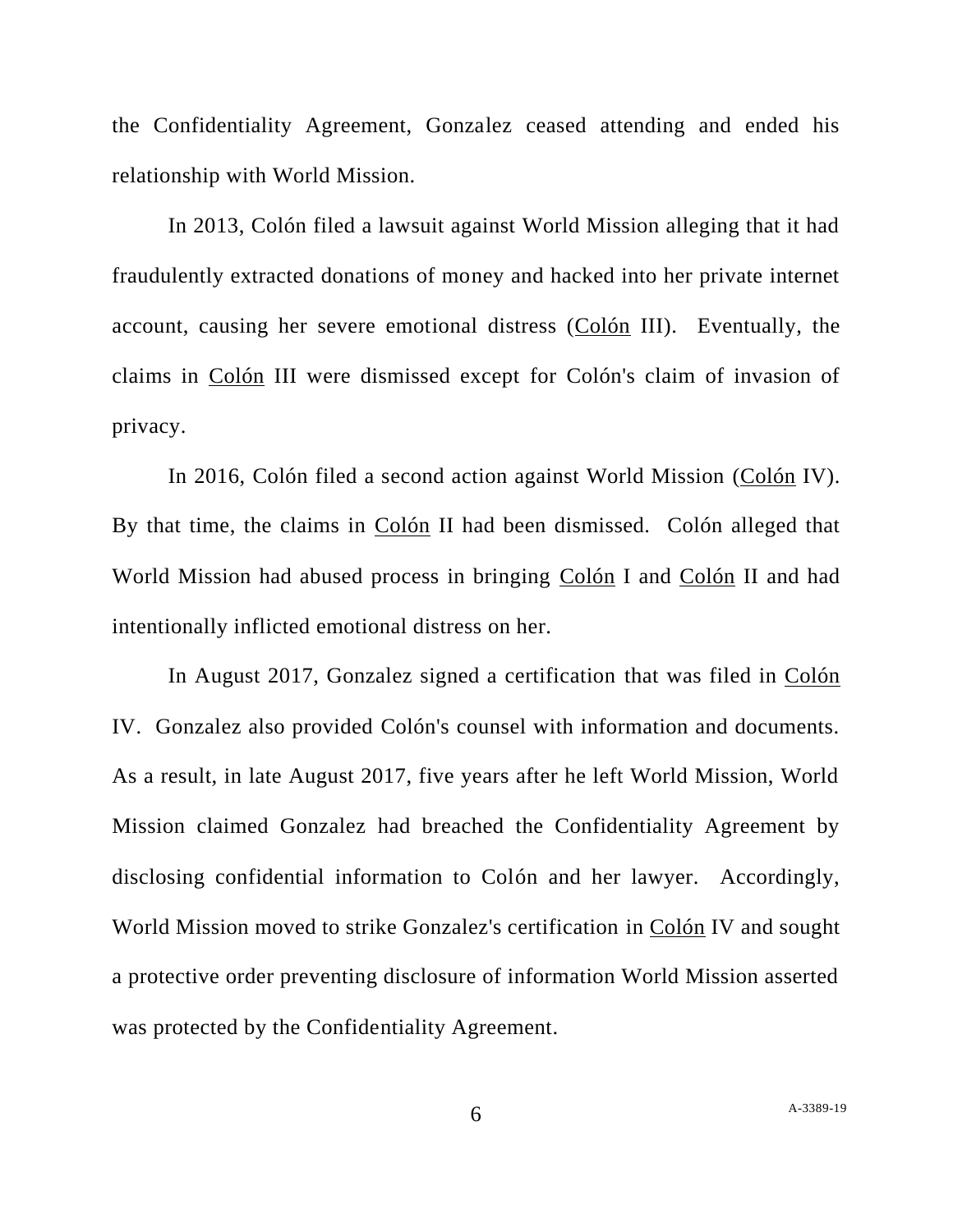The court in Colón IV granted that application in an order filed on September 29, 2017. Without addressing the validity of the Confidentiality Agreement, the court prohibited Gonzalez from disclosing confidential information as defined in the Confidentiality Agreement. Gonzalez and Colón were also ordered to produce to World Mission "any and all documents" constituting "confidential information" under the Confidentiality Agreement. In response to that order, Gonzalez produced approximately 7,000 pages of documents to World Mission.

In December 2017, Gonzalez, representing himself, filed this declaratory judgment action seeking to invalidate the Confidentiality Agreement. He alleged twelve "counts," asserting that the Confidentiality Agreement was overbroad and vague, a product of undue influence, duress, and fraud, and that the Agreement was procedurally and substantively unconscionable and lacked consideration. In response, World Mission filed an answer and counterclaims for  $(1)$  breach of contract;  $(2)$  breach of fiduciary duty;  $(3)$  conversion; and  $(4)$ injunctive relief.

Thereafter, Gonzalez retained an attorney and the parties engaged in discovery. The litigation quickly became contentious, and there were numerous disputes concerning discovery. World Mission served interrogatories and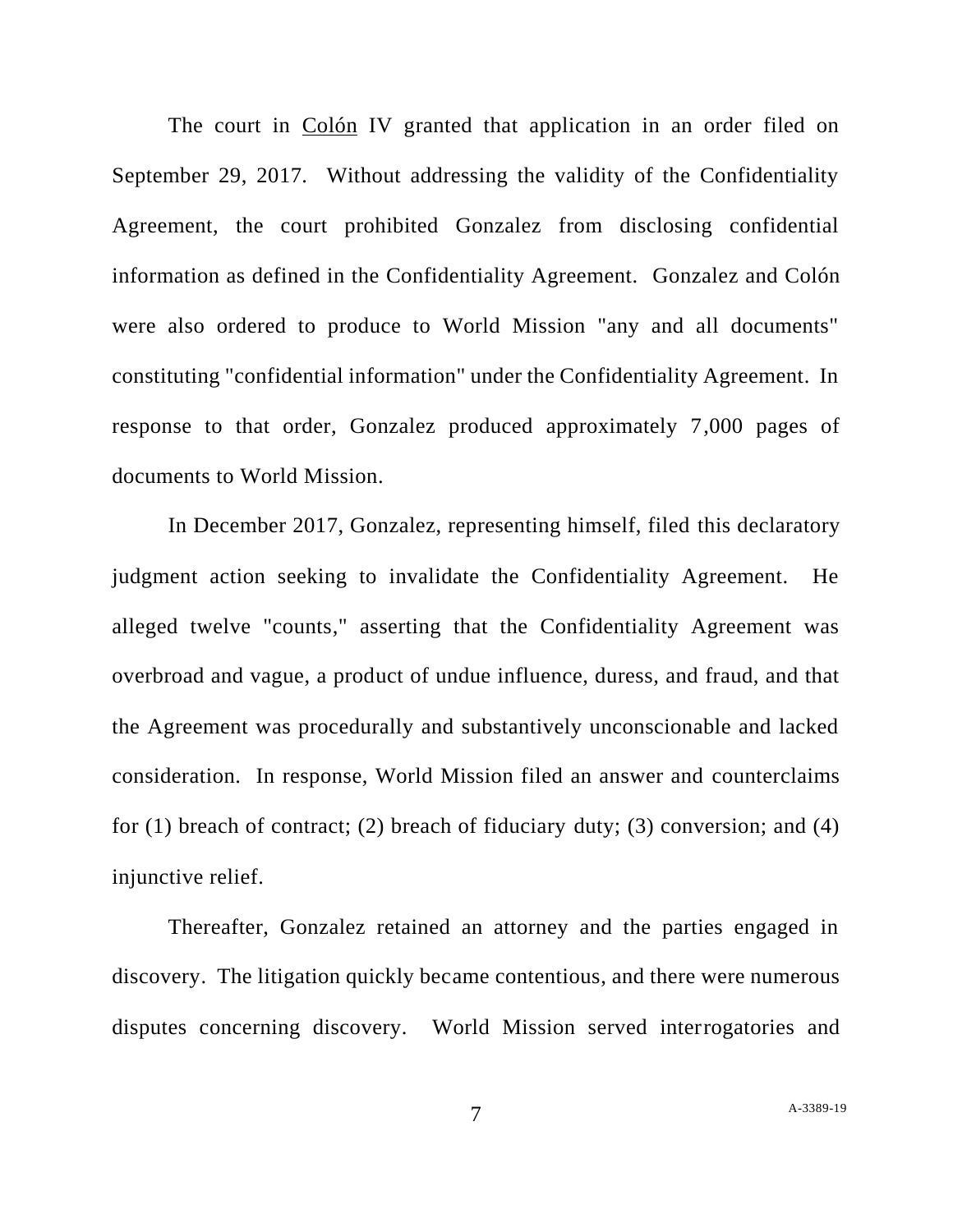document demands, and Gonzalez answered that he had produced all responsive information and documents in Colón IV. For its part, World Mission refused to provide Gonzalez with a statement of its alleged damages or to produce certain electronic documents.

Those discovery disputes also arose in Colón III and Colón IV. World Mission declined to produce to Colón documents Gonzalez had produced to World Mission, contending that those documents were confidential and privileged. Sometime thereafter, Gonzalez removed the materials he considered privileged from the production he had made to World Mission, uploaded those remaining documents to a folder on Dropbox, an online file hosting service, and shared a link to that folder with Colón.

World Mission, Gonzalez, and Colón moved and cross-moved to compel discovery from each other. Those motions and cross-motions were filed both in this action and in Colón III and Colón IV. On February 1, 2019, the judge overseeing this matter and the judge overseeing the Colón matters jointly heard arguments on the motions and cross-motions to compel discovery.<sup>1</sup> The ensuing

<sup>&</sup>lt;sup>1</sup> We note that it is an unusual procedure for two judges overseeing separate matters to address motions jointly and to issue joint orders and opinions. Because no party has raised an issue concerning that practice, we do not comment on it further, but we also do not endorse that practice. Indeed, we note that the trial court had previously denied motions to consolidate the matters.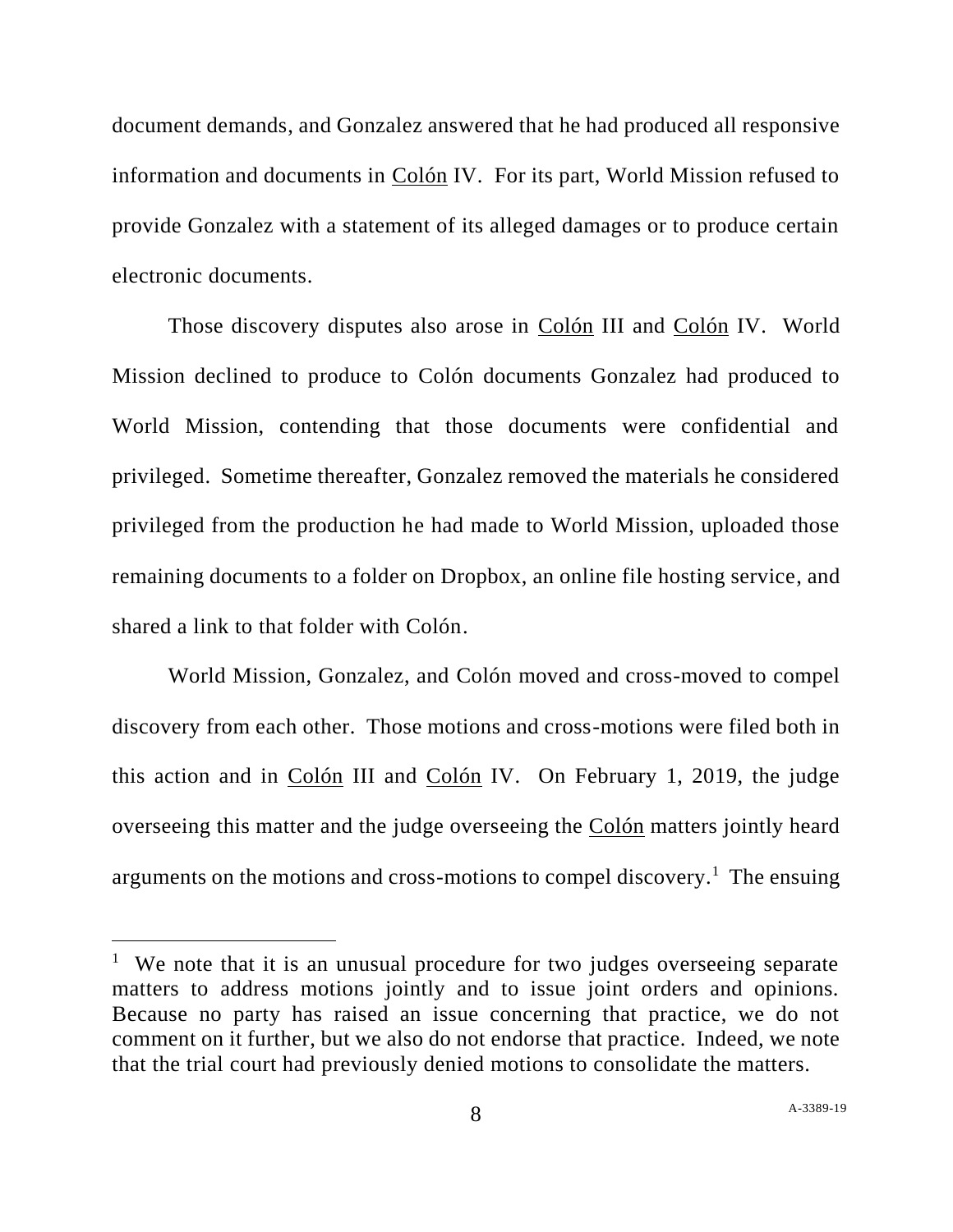oral argument was long, with numerous contentions. The judges asked counsel to bring any missed issues to their attention, but World Mission never expressly discussed the interrogatory or document demand it now seeks to raise on this appeal.

On February 5 and 11, 2019, the judges issued orders in this matter and the Colón matters addressing the discovery disputes. In this matter, the judge granted in part and denied in part World Mission's motion to compel discovery, but it did not expressly address World Mission's interrogatories or document demands to Gonzalez. In Colón IV, the judge ordered World Mission to produce to Colón the documents Gonzalez had produced to World Mission.

Thereafter, the parties continued to dispute whether most of the documents produced by Gonzalez were protected by the attorney-client privilege, the work-product doctrine, or the "church autonomy" doctrine. Eventually, approximately 5,000 pages of documents were turned over to the court for in-camera review.

In the February 2019 orders, the judges also directed Gonzalez to move to declare the Confidentiality Agreement invalid. Accordingly, in March 2019, Gonzalez filed that motion. World Mission simultaneously moved for a protective order in Colón III and Colón IV, seeking an order requiring Colón to

9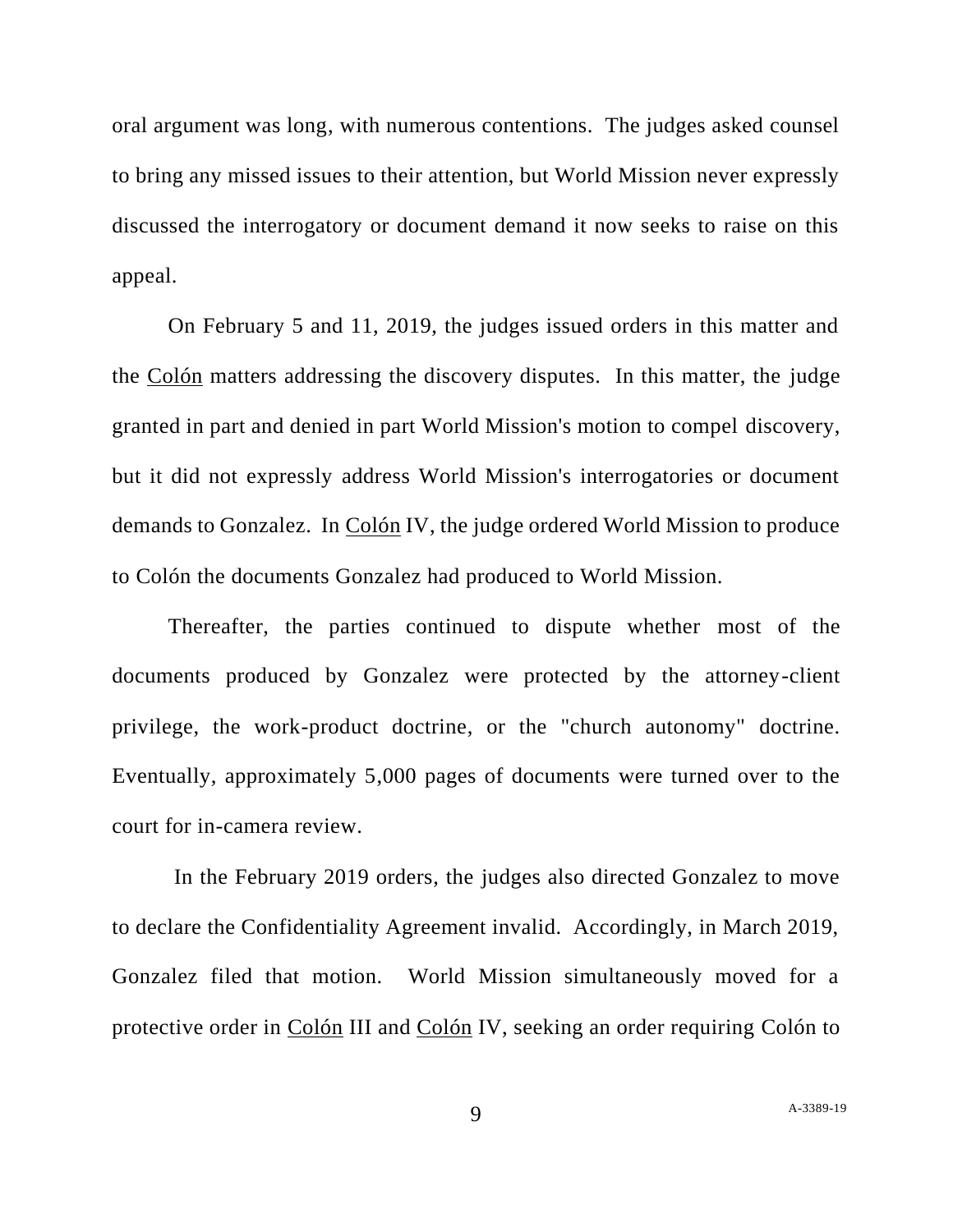destroy the documents she had received via the Dropbox link created by Gonzalez.

On May 13, 2019, after hearing oral argument, the judges in this matter and the Colón matters issued a joint order declaring the Confidentiality Agreement "invalid, unenforceable and void." The judges also issued a fiftytwo-page written opinion explaining that ruling.

Initially, the judges found that the matter was ripe for declaratory judgment. In that regard, the judges noted that World Mission had not filed an action against plaintiff before he brought his declaratory judgment action. In addition, the judges found that plaintiff had no adequate remedy available at law.

The judges then found three grounds for invalidating the Confidentiality Agreement. First, they held that the Agreement was substantively unconscionable. Examining the Confidentiality Agreement, the judges held that the information it sought to protect was not the type of information protectable by confidentiality agreements. The judges also found that the Agreement was not clear in setting expectations as to what was covered and what obligations the Agreement imposed.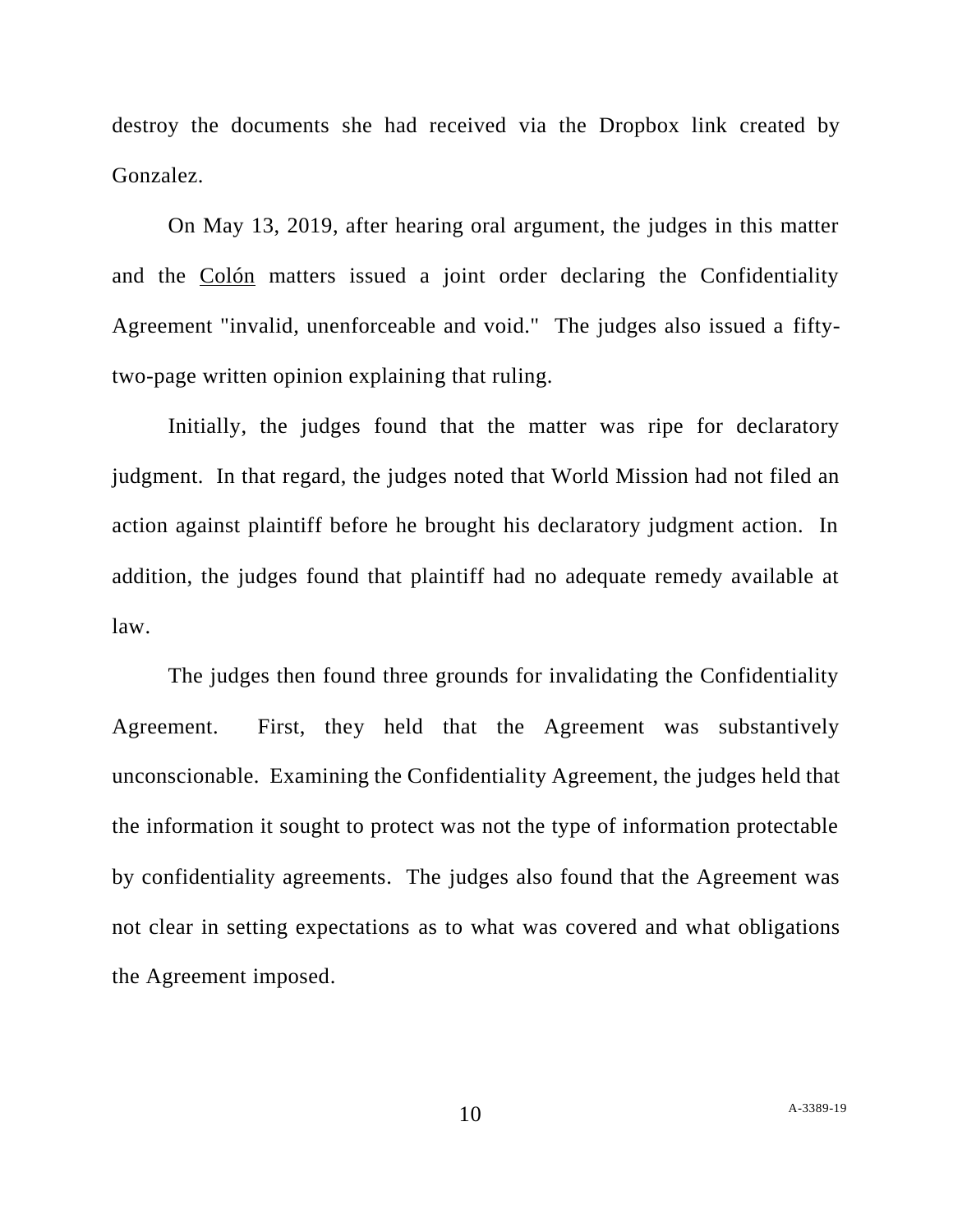Second, the judges found that the Confidentiality Agreement was procedurally unconscionable. In viewing the bargaining powers between Gonzalez and World Mission, the judges found that the agreement was a contract of adhesion.

Third, the judges found that the Confidentiality Agreement was unenforceable because it lacked consideration. They rejected World Mission's argument that Gonzalez had signed the Agreement in connection with his continued employment at World Mission. The judges found that the Agreement had not been offered in connection with Gonzalez's employment; instead, it was offered to Gonzalez, as well as other members of World Mission, as congregants.<sup>2</sup>

Finally, the judges found that the Confidentiality Agreement violated public policy and was not enforceable because it was against the public's interest. Noting that both the New Jersey Legislature and courts have disfavored non-disclosure agreements, the judges found that World Mission had not identified any interests worthy of protection. In addition, the judges declined to

 $2\,$  At oral argument before us, counsel for World Mission acknowledged that Gonzalez was never employed by World Mission.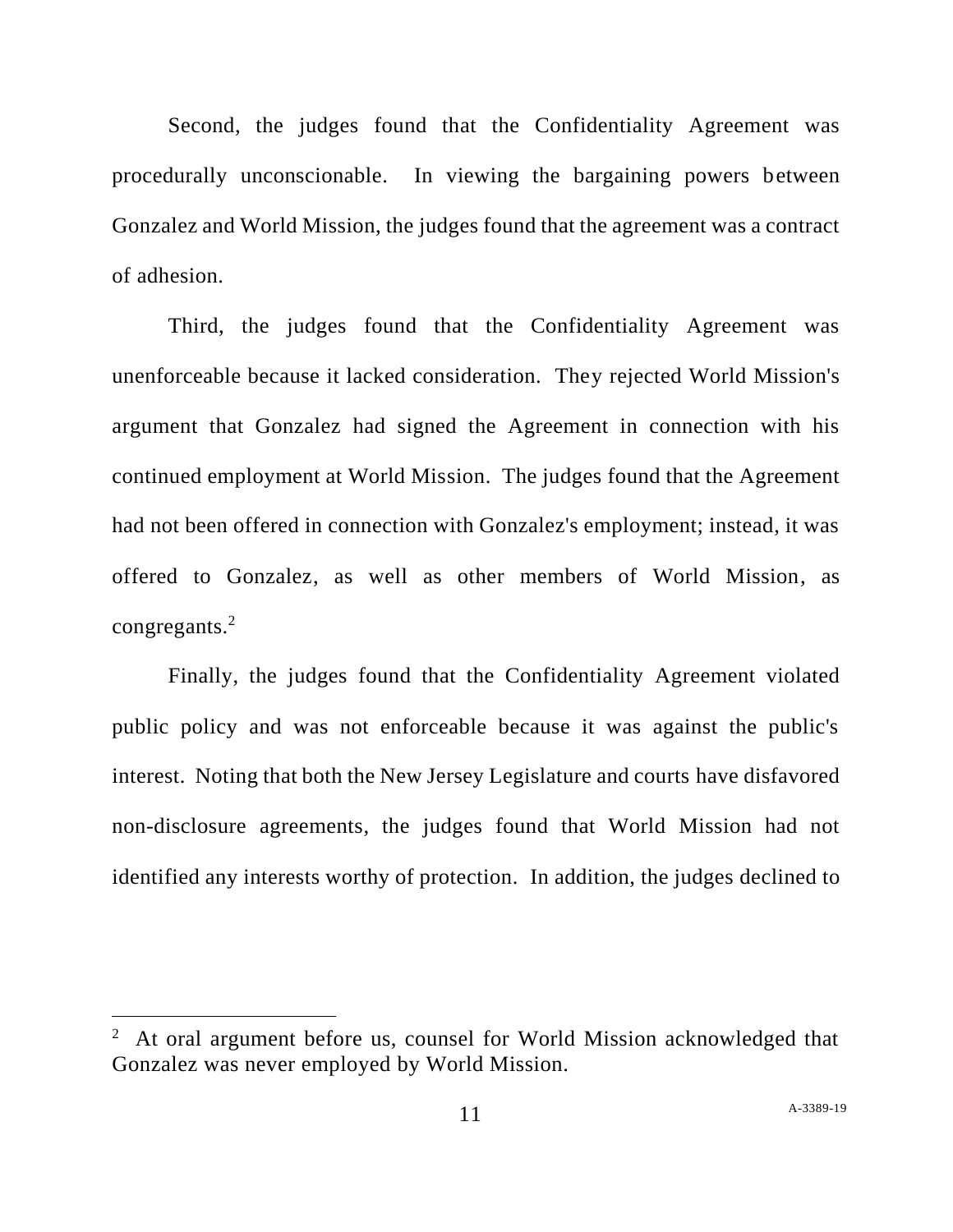excise the offending portions of the Confidentiality Agreement to make it enforceable.

The judges denied without prejudice World Mission's request for a protective order. Instead, they appointed a special discovery master to review the thousands of pages of documents in dispute and provide the court with a report making recommendations concerning which documents were protected by privileges and which were subject to production.

Thereafter, World Mission dismissed its counterclaims for conversion, breach of contract, and breach of fiduciary duty. Consequently, World Mission's only remaining claim was for injunctive relief.

In September 2019, World Mission moved for summary judgment on its injunctive-relief claim. World Mission sought an injunction to prevent Gonzalez and Colón from using or disclosing documents World Mission claimed were protected by the attorney-client privilege, the work product doctrine, or the church autonomy doctrine. The Church also renewed its application for a protective order to prevent the disclosure of those documents. Gonzalez crossmoved to dismiss the injunction claim.

On February 12, 2020, the two judges jointly signed and filed an order in this matter and the Colón matters addressing the claims of privilege and the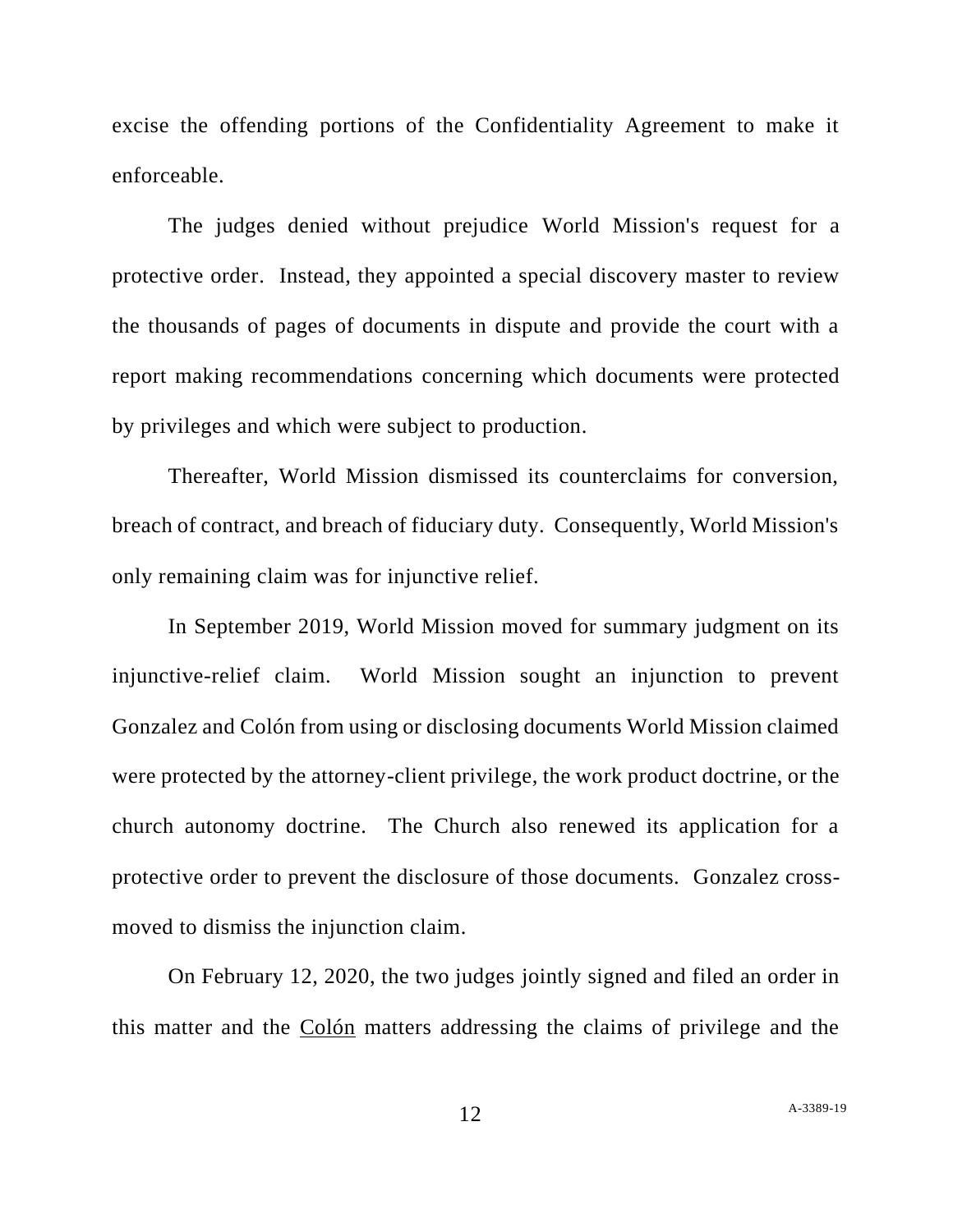request for a protective order. The judges also issued a written opinion. In short, the judges found some but not all the documents to be protected by privileges. Having reviewed a report by the special discovery master, the judges identified, in Appendices A and B to their order, the limited number of documents that were protected by the privileges.

On February 20, 2020, the two judges jointly executed and filed an order granting in part and denying in part World Mission's summary judgment motion. They found that most documents possessed by Gonzalez were not protected from disclosure. In making that ruling, the judges rejected World Mission's broad assertions of attorney-client privilege, attorney work-product doctrine, and cleric-penitent privilege. In short, Gonzalez was permanently enjoined from disseminating privileged documents identified in Appendix A to the February 12, 2020 order. Gonzalez was also permanently enjoined from disseminating the email addresses, phone numbers, and home addresses of World Mission's congregants.

World Mission moved to stay the trial court's summary judgment order. The trial court, however, denied that motion. World Mission then applied to us for emergent relief to stay the order, but we denied that request.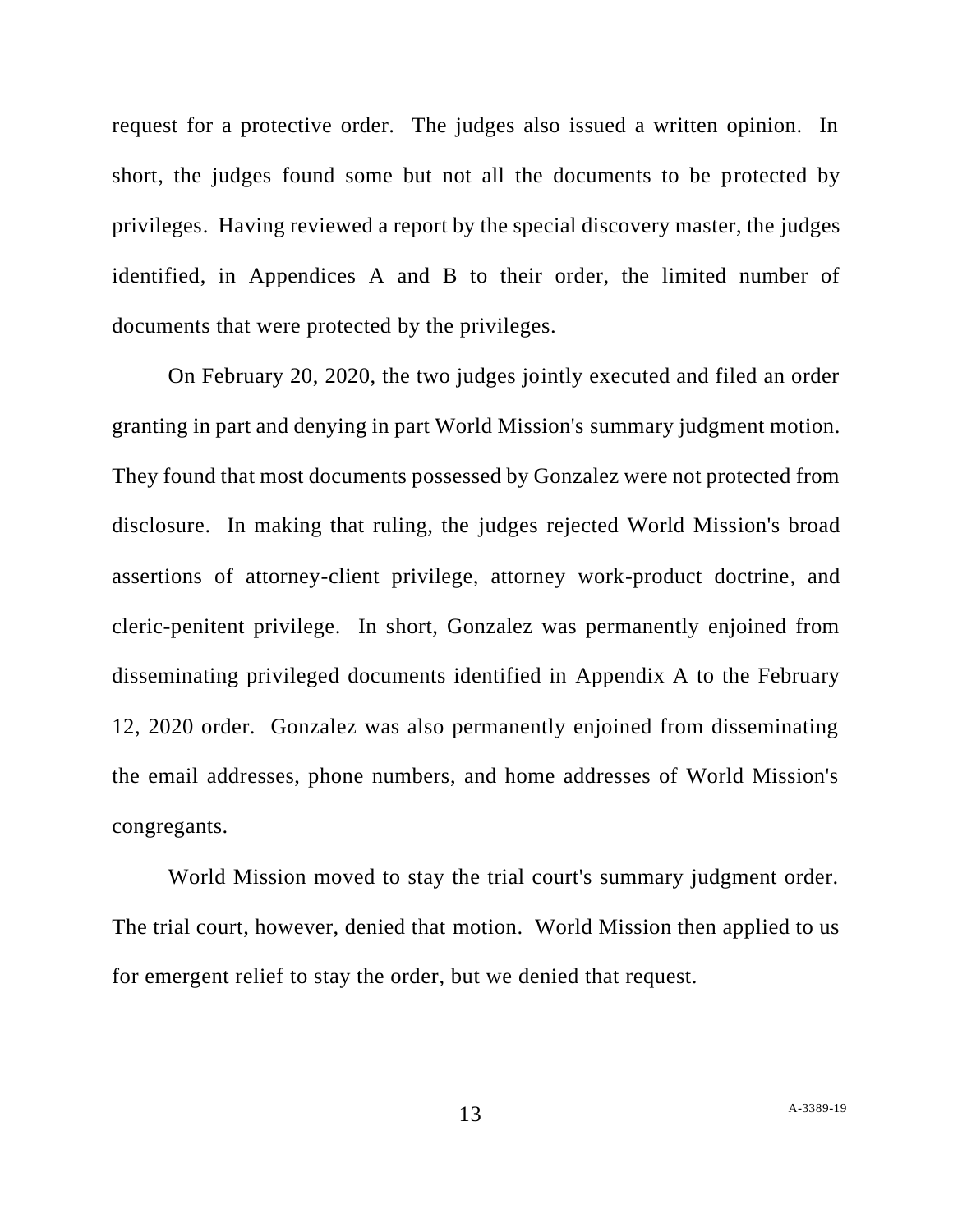On March 19, 2020, the trial court amended its February 20, 2020 order. The amended order clarified that (1) Gonzalez's cross-motion for summary judgment was granted in part and denied in part; and (2) all of Gonzalez's other claims in his declaratory judgment action were voluntarily dismissed. Consequently, the March 19, 2020 order made clear that it was a final order because the court had ruled on Gonzalez's claim for declaratory relief and World Mission's counterclaim for injunctive relief. World Mission thereafter filed a timely notice of appeal.

## II.

On appeal, World Mission presents three main arguments, with numerous sub-arguments. First, it contends that the trial court erred by denying its motion to compel Gonzalez to respond to interrogatories and document demands. Second, World Mission argues that the trial court erred by declaring the Confidentiality Agreement invalid and unenforceable. Finally, it asserts that the court erred by imposing an inadequate injunction on Gonzalez. We are not persuaded by any of these arguments, and we affirm the interim and final orders entered by the court in this matter.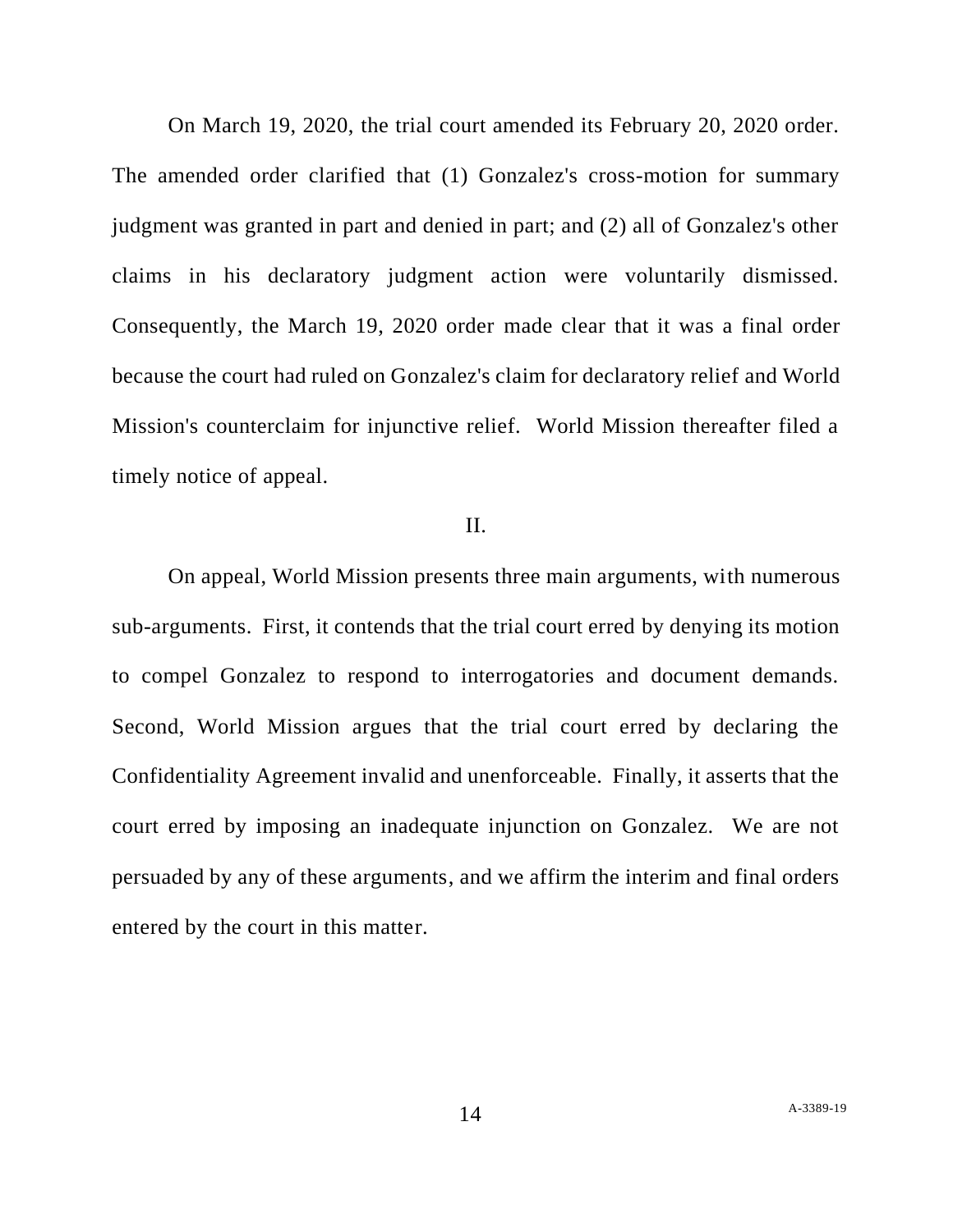### A. The Discovery Requests

We review trial court orders concerning discovery using an abuse of discretion standard. Pomerantz Paper Corp. v. New Cmty. Corp., 207 N.J. 344, 371 (2011). Accordingly, we "generally defer[] to a trial court's disposition of discovery matters unless the court has abused its discretion or its determination is based on a mistaken understanding of the applicable law." C.A. ex rel. Applegrad v. Bentolila, 219 N.J. 449, 453 (2014) (quoting Pomerantz, 207 N.J. at 371). An abuse of discretion "arises when a decision is 'made without a rational explanation, inexplicably departed from established policies, or rested on an impermissible basis.'" Flagg v. Essex Cnty. Prosecutor, 171 N.J. 561, 571 (2002) (quoting Achacoso-Sanchez v. Immigr. & Naturalization Serv., 779 F.2d 1260, 1265 (7th Cir. 1985)). Here, we discern no abuse of discretion.

World Mission argues that it was denied meaningful discovery and takes issue with Gonzalez's refusal to answer its interrogatories and document requests. The parties' discovery disputes, together with other issues, were addressed by the trial court during a hearing on February 1, 2019. World Mission complains that it never had the opportunity to argue for the discovery it was seeking. The record rebuts that argument. The court heard extensive arguments for three hours and expressly directed counsel to identify specific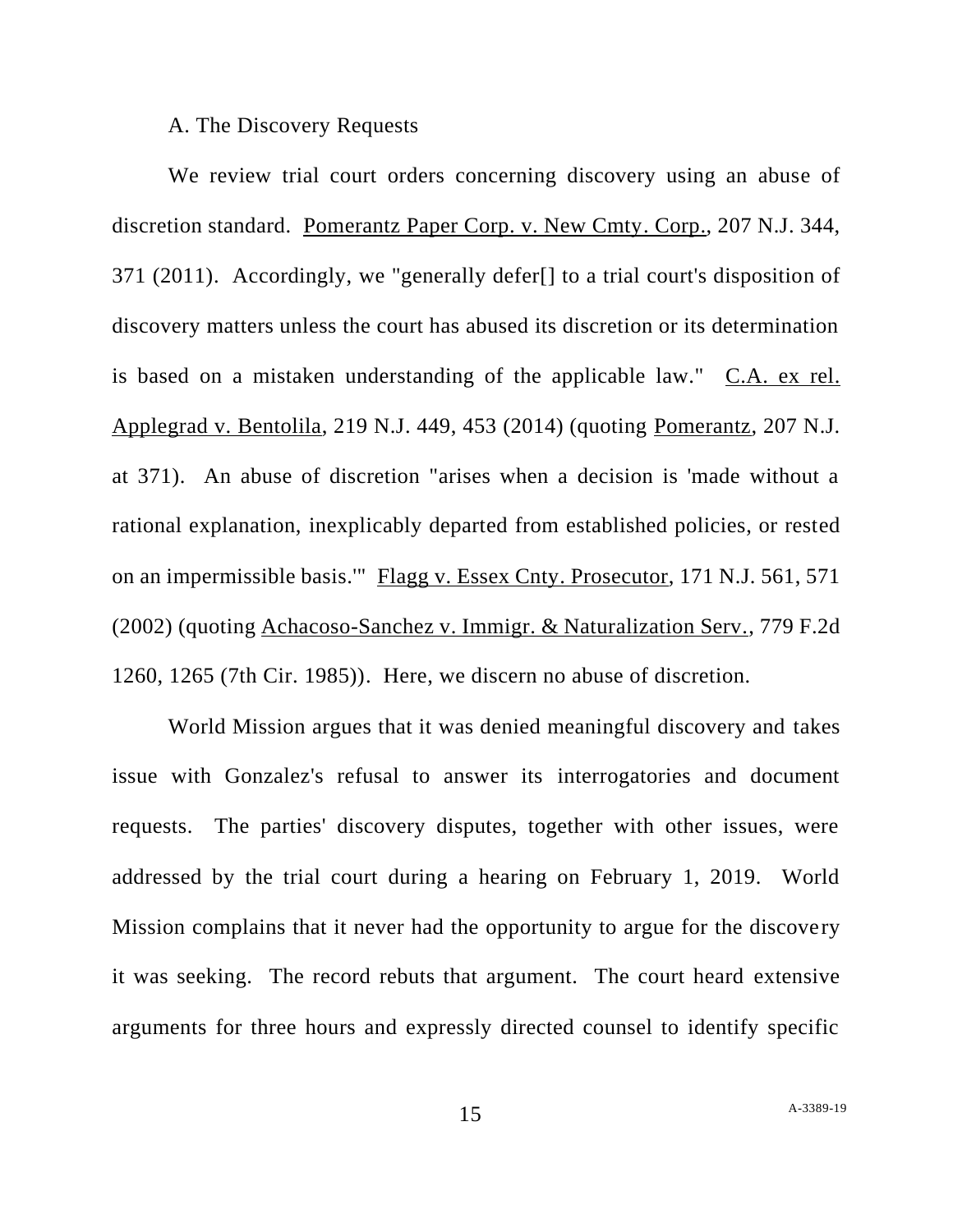issues they wanted the court to address given that there were so many issues raised by the various parties. Because World Mission did not expressly raise the interrogatories and document demands, it is hard to identify any abuse of discretion by the trial court.

More substantively, World Mission fails to identify specific discovery that relates to the substantive issue of the enforceability of the Confidentiality Agreement and the injunction it sought against Gonzalez. World Mission identifies interrogatories seeking general information such as "each and every person" with "any knowledge or information relating" to Gonzalez's claims or defenses. World Mission also contends that it needed discovery concerning Gonzalez's drafting, understanding, and execution of the Confidentiality Agreement. It fails, however, to explain how any of that alleged discovery would go to the legal issue of the enforceability of the Confidentiality Agreement. World Mission also fails to explain how any of that general information would affect its request for injunctive relief concerning documents that had been produced in discovery. Consequently, we discern no abuse of discretion concerning the trial court's order related to discovery and the orders issued on February 5 and 11, 2019.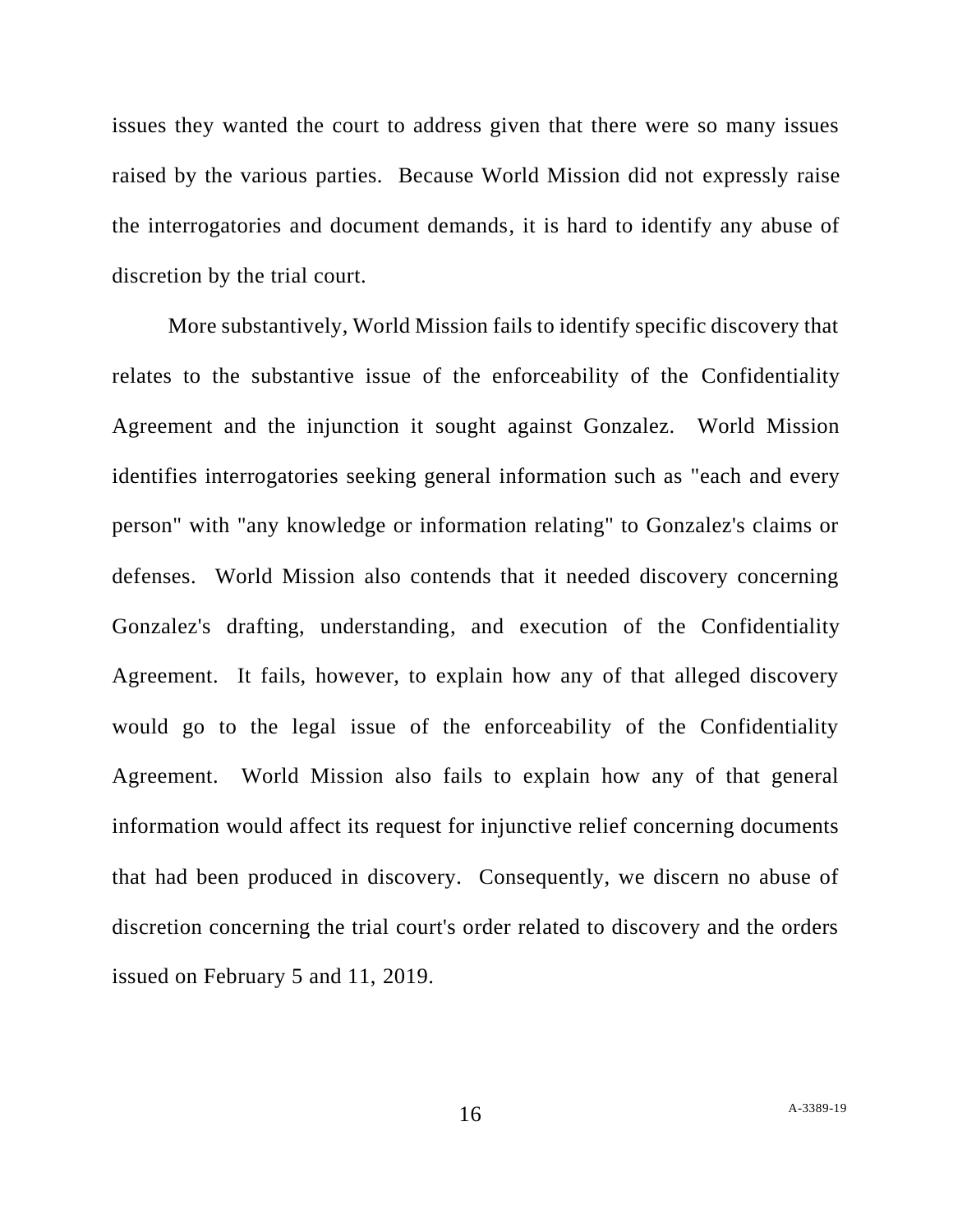### B. The Confidentiality Agreement

World Mission argues that the trial court committed reversible error in declaring the Confidentiality Agreement unenforceable on procedural and substantive grounds. Procedurally, World Mission contends that the court used the wrong standard for a declaratory judgment and erred in voiding the entire agreement. Substantively, World Mission asserts that material issues of disputed fact precluded a declaration that the Confidentiality Agreement is unenforceable. We disagree.

Under the Uniform Declaratory Judgment Act, N.J.S.A. 2A:16-50 to -62, a person "whose rights, status or other legal relations are affected" by a written contract "may have determined" and obtain a declaration concerning "any question of construction or validity arising under" the contract. N.J.S.A. 2A:16- 53. "A contract may be construed either before or after a breach thereof." N.J.S.A. 2A:16-54. A controversy is appropriate for declaratory judgment where the facts "present 'concrete contested issues conclusively affecting' the parties' adverse interests." In re N.J. Firemen's Ass'n Obligation, 230 N.J. 258, 275 (2017) (quoting N.J. Tpk. Auth. v. Parsons, 3 N.J. 235, 240 (1949)).

We review rulings on procedures concerning declaratory judgments for an abuse of discretion. In re State Comm'n of Investigation, 108 N.J. 35, 46 (1987);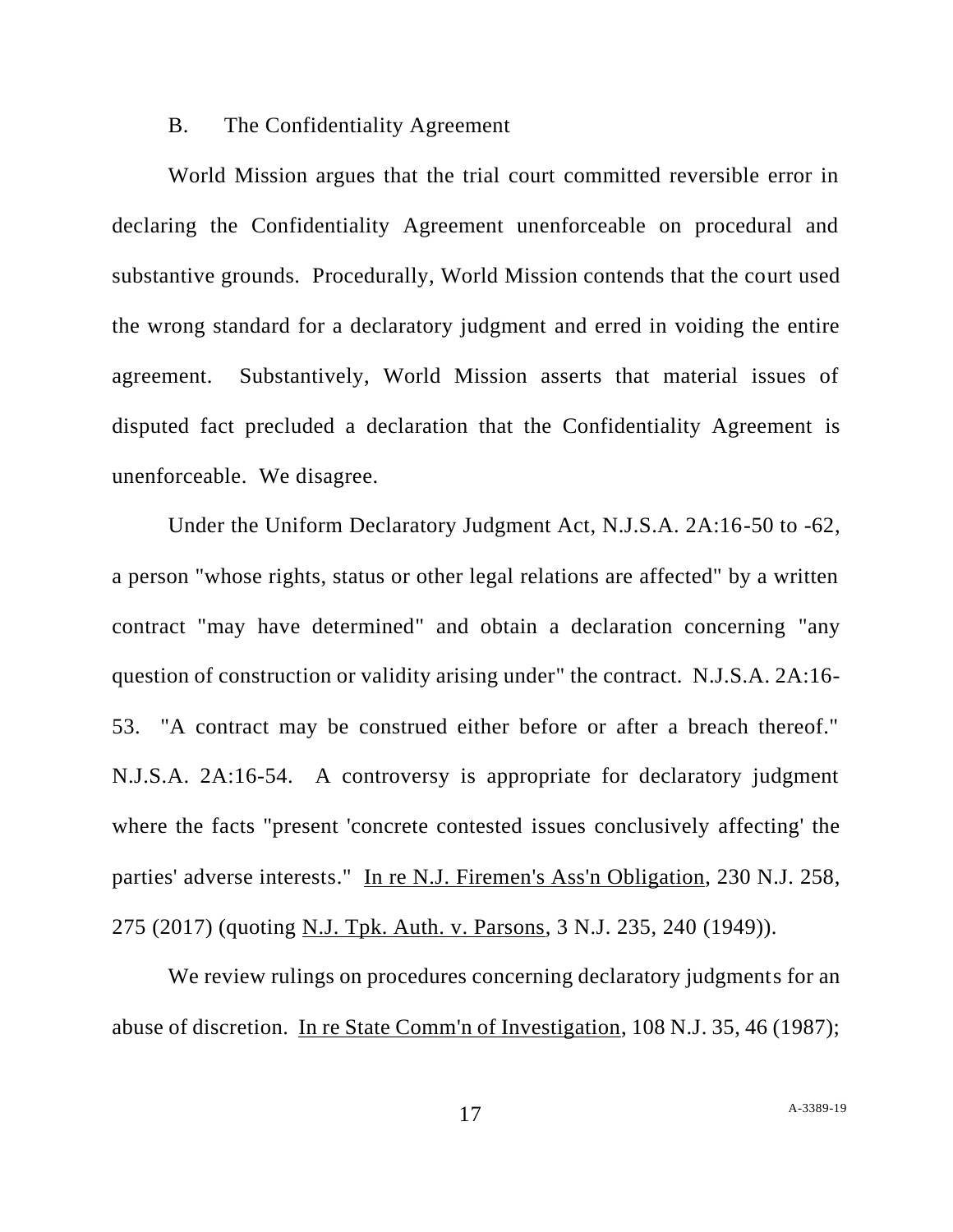Util. Blade & Razor Co. v. Donovan, 33 N.J. Super. 566, 570-71 (App. Div. 1955). Here, the trial court correctly found that the validity of the Confidentiality Agreement was an issue appropriate for declaratory judgment. The validity of the Confidentiality Agreement was not expressly put at issue in the Colón matters. Instead, World Mission sought to enforce the Confidentiality Agreement against Gonzalez, who was not a party to that action. Accordingly, when Gonzalez filed this declaratory-judgment action, he had a right to determine the validity of that Agreement, and there was a clear judicable controversy concerning the validity of the Agreement.

The real issue is the substantive ruling on the validity of the Confidentiality Agreement. That issue is a question of law, which we review de novo. Goffe v. Foulke Mgmt. Corp., 238 N.J. 191, 207 (2019).

A contract arises from an offer and acceptance and must be sufficiently definite so that the performance expected of each party can be ascertained with reasonable certainty. Weichert Co. Realtors v. Ryan, 128 N.J. 427, 435 (1992). Moreover, "contracts are enforceable only if they are supported by consideration." Sipko v. Koger, Inc., 214 N.J. 364, 380 (2013).

The trial court found the Confidentiality Agreement unenforceable on several different grounds, including procedural unconscionability, substantive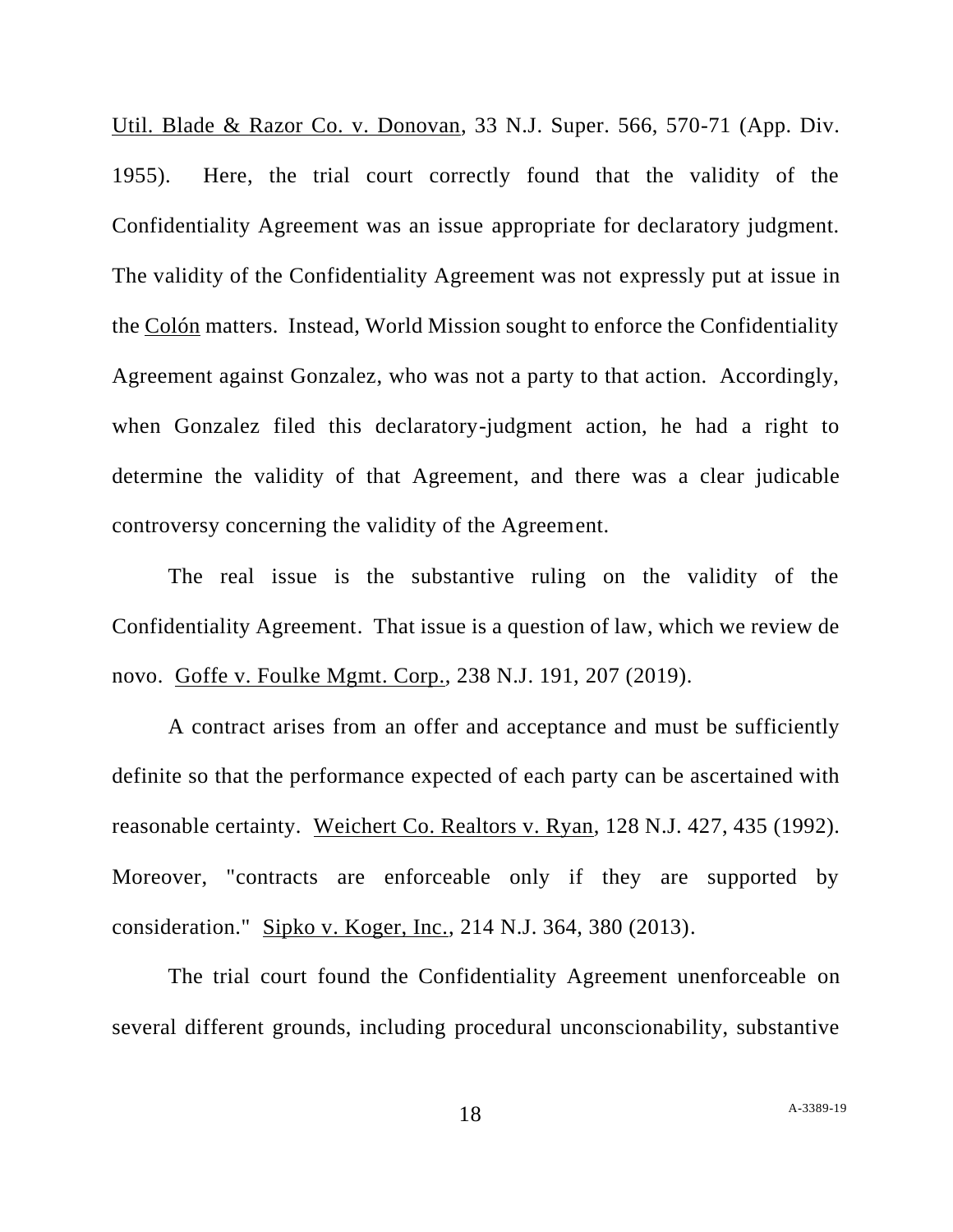unconscionability, and lack of consideration. We need only address the lack of consideration.

There was no consideration supporting the Confidentiality Agreement. The Agreement is clear on its face that it did not relate to Gonzalez's role at World Mission's IT department or his involvement in litigation. Instead, by its express terms it addressed his role as a congregant of World Mission. World Mission, however, provided no consideration for the Confidentiality Agreement. The Confidentiality Agreement was completely one-sided: it only restricted Gonzalez. At the time that Gonzalez signed the Agreement in January 2012, he was already a congregant and deacon. World Mission did not provide any consideration. On that basis alone, the Agreement is unenforceable as a matter of law.

### C. The Injunction

World Mission contends that the trial court erred in denying in part its request for injunctive relief concerning the protection of documents and information. That issue came before the trial court on a motion and cross-motion for summary judgment.

We review rulings on motions for summary judgment de novo, applying the same standard as the trial court. Davis v. Brickman Landscaping, Ltd., 219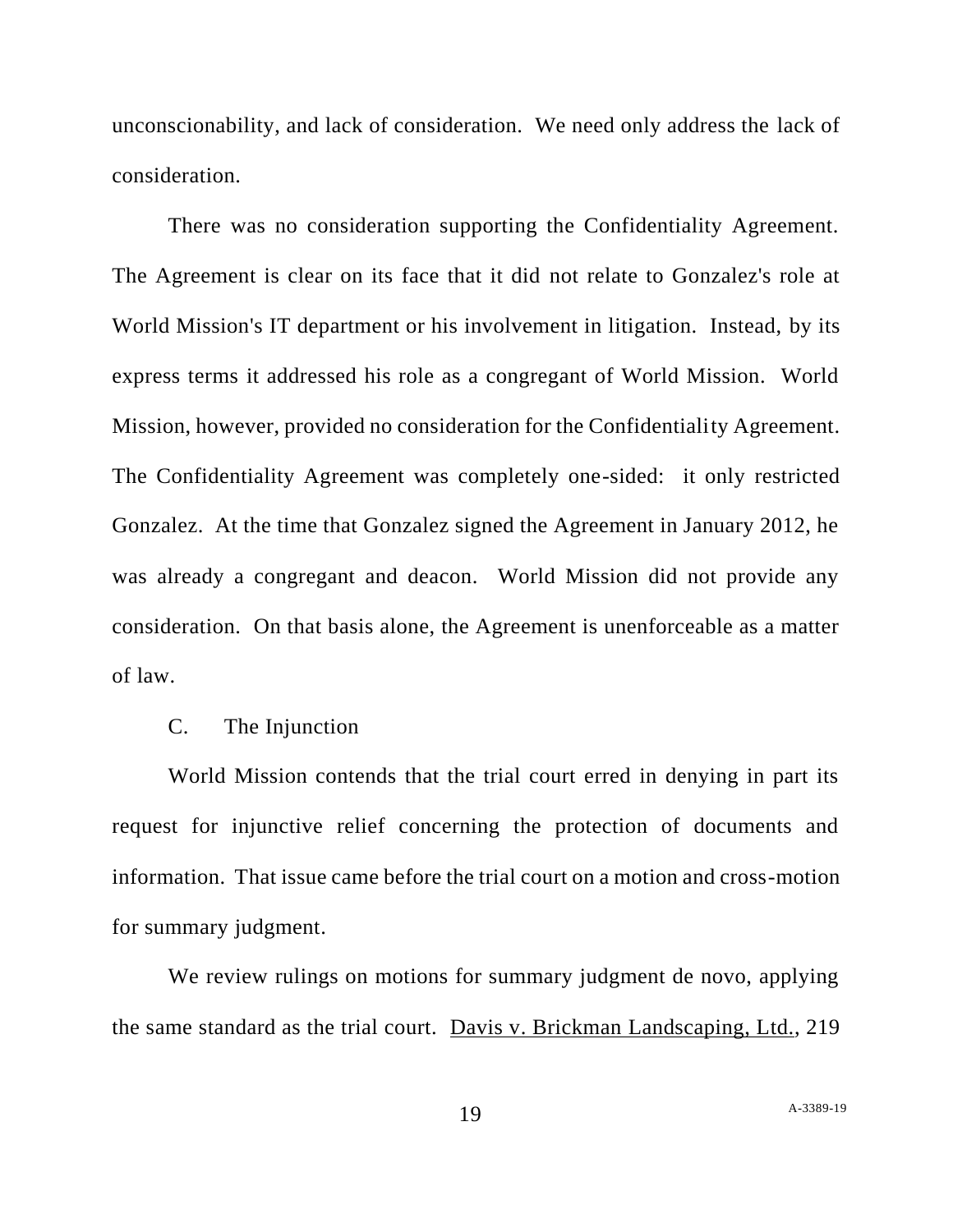N.J. 395, 405 (2014). Accordingly, we consider "whether the competent evidential materials presented, when viewed in the light most favorable to the non-moving party, are sufficient to permit a rational factfinder to resolve the alleged disputed issue in favor of the non-moving party." Id. at 406 (quoting Brill v. Guardian Life Ins. Co. of Am., 142 N.J. 520, 540 (1995)). If there are no genuine issues of material fact, we "decide whether the trial court correctly interpreted the law." DepoLink Ct. Reporting & Litig. Support Servs. v. Rochman, 430 N.J. Super. 325, 333 (App. Div. 2013) (quoting Massachi v. AHL Servs., Inc., 396 N.J. Super. 486, 494 (App. Div. 2007)).

A party seeking a permanent injunction is required to demonstrate that its "legal right to such relief has been established and that the injunction is necessary to prevent a continuing, irreparable injury." Verna v. Links at Valleybrook Neighborhood Ass'n, Inc., 371 N.J. Super. 77, 89 (App. Div. 2004). Equitable remedies such as injunctive relief will generally be reversed only for an abuse of discretion. Sears Mortg. Corp. v. Rose, 134 N.J. 326, 354 (1993).

World Mission sought an injunction preventing Gonzalez from disclosing certain documents based on the attorney-client privilege, work-product doctrine, and the cleric-penitent privilege. Those contentions were first reviewed by a special discovery master and then by the trial court.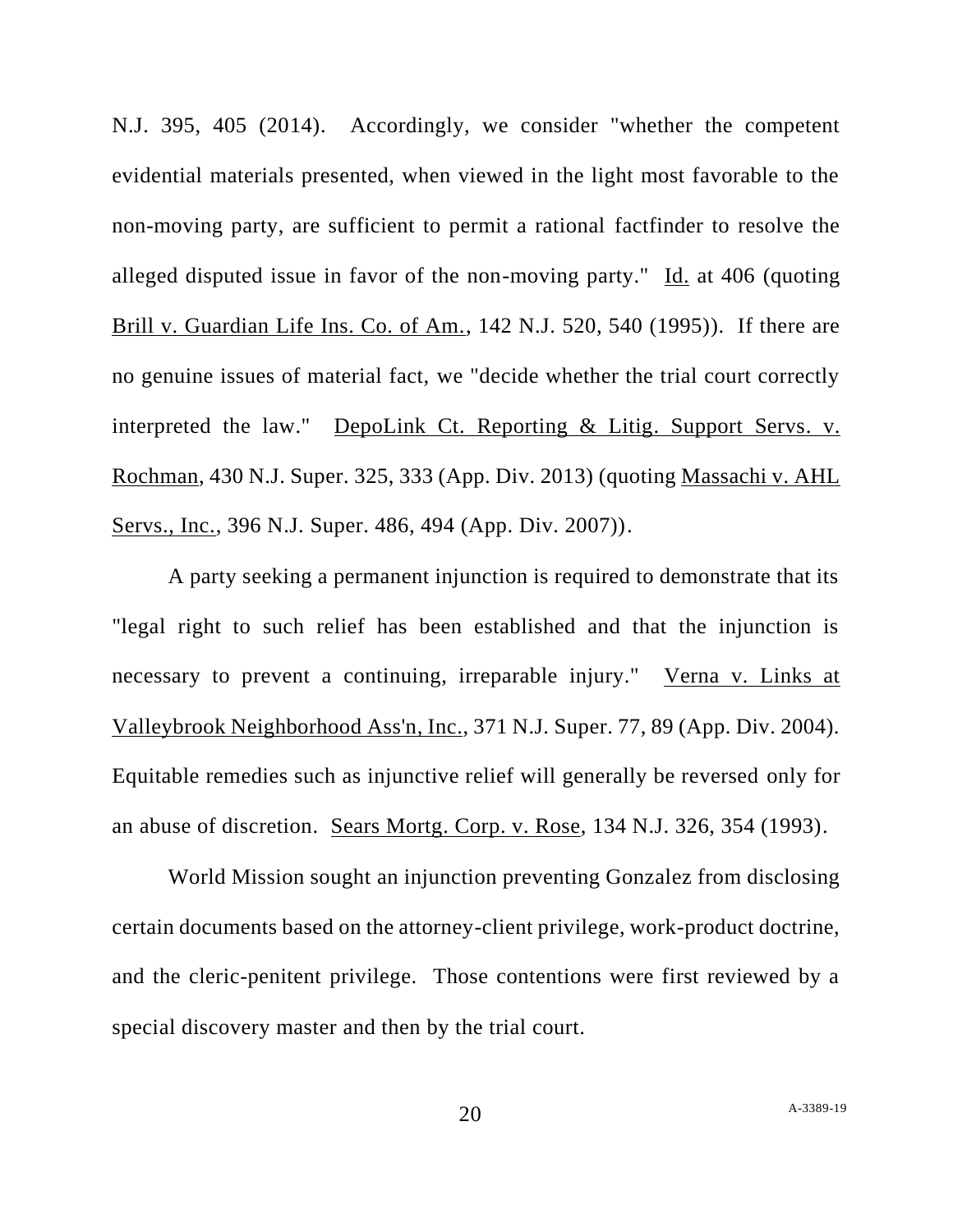Initially, we note that World Mission has not properly presented this issue for our review. Under Rule 2:6-1(a)(1)(I), defendant was required to provide us with the "parts of the record . . . as are essential to the proper consideration of the issues." World Mission, however, did not submit any of the documents considered by the trial court in ruling on the injunctive relief. Instead, this court has only Appendices A and B, which were attached to an order and are merely brief descriptions of the contents of the documents and materials. Because we cannot review the substance of World Mission's contention, we dismiss this aspect of its appeal for failure to comply with Rule  $2:6-1(a)(1)$ . Noren v. Heartland Payment Sys., Inc., 449 N.J. Super. 193, 195 (App. Div. 2017).

Even if we were to reach the substance, World Mission has identified no error of law in the trial court's determination of the applicable privileges and doctrines. The trial court correctly defined the attorney-client privilege, the work-product doctrine, and the cleric-penitent privilege. <u>See</u> N.J.S.A. 2A:84A-20, N.J.R.E. 504, O'Boyle v. Borough of Longport, 218 N.J. 168, 185-86 (2014) (attorney-client privilege);  $R_1$  4:10-2(c), Laporta v. Gloucester Cnty. Bd. of Chosen Freeholders, 340 N.J. Super 254, 259-60 (App. Div. 2001) (attorney work-product doctrine); N.J.S.A. 2A:84A-23, N.J.R.E. 511, State v. J.G., 201 N.J. 369, 383-84 (2010) (cleric-penitent privilege). World Mission has made no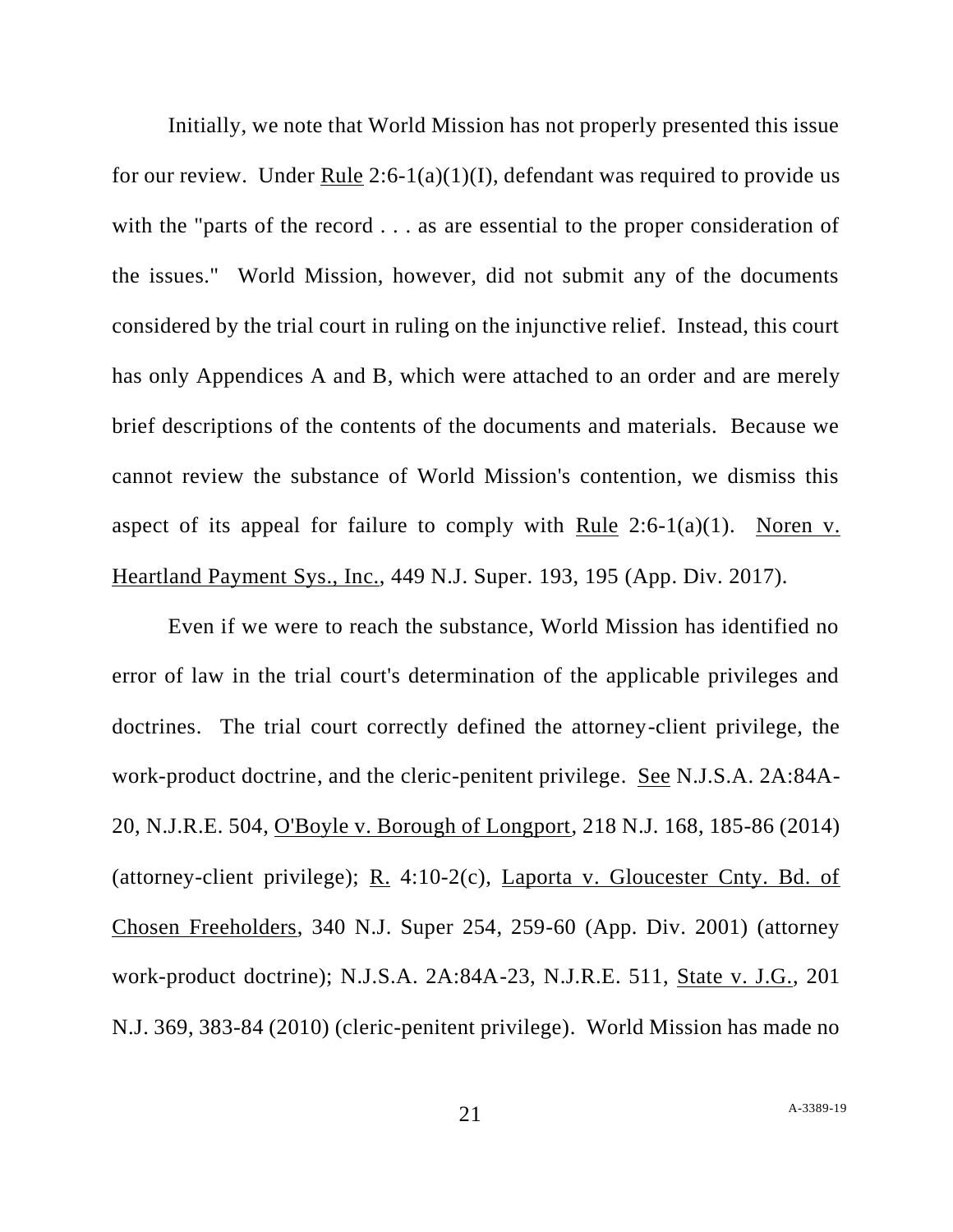showing that the trial court misapplied those privileges in granting in part and denying in part its request for injunctive relief.

We also note that Gonzalez recommends that we remand the March 19, 2020 order "to permit identifying non-privileged information relating to the personal and spiritual concerns of [World Mission] members nevertheless entitled to receive carefully-circumscribed and prospective protection." In that regard, Gonzalez acknowledges that he should be precluded from revealing the identity of World Mission members who revealed personal and spiritual concerns in confidence to him. We decline this recommendation for a remand. Instead, if Gonzalez believes the injunction should be expanded, he can enter into an agreement with World Mission.

Finally, we note that World Mission made numerous contentious arguments on this appeal. Many of those arguments contained mischaracterizations of the record, hyperbole, or exaggerations. To the extent that we have not addressed specific arguments raised by World Mission, it is because we deem them insufficient to merit discussion in a written opinion. See R.  $2:11-3(e)(1)(E)$ . We note, in that regard, that World Mission focused its arguments on appeal on three orders (the orders entered on February 5, 2019, May 13, 2019, and February 20, 2020) but also argued that "practically every